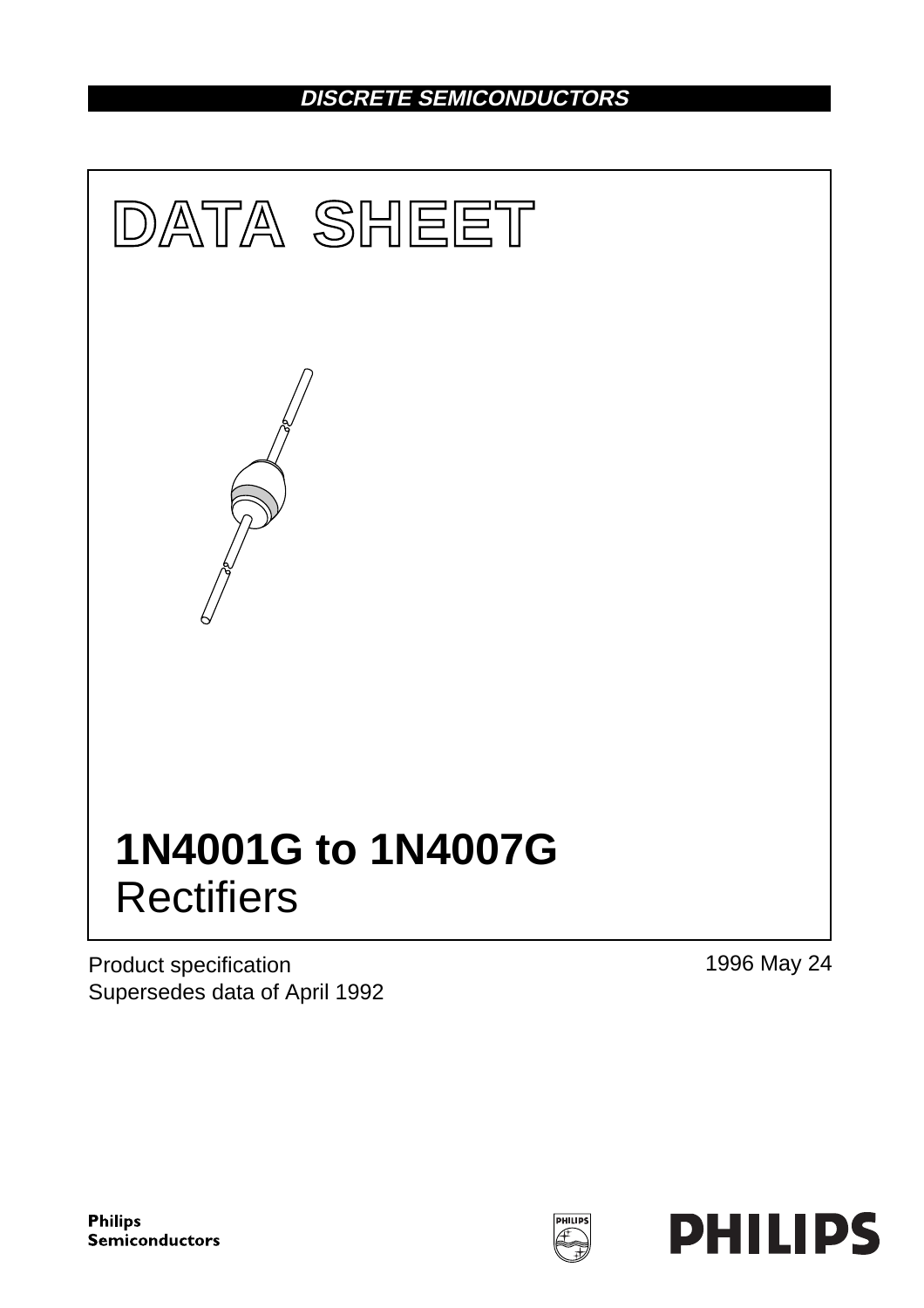### **FEATURES**

- Glass passivated
- High maximum operating temperature
- Low leakage current
- Excellent stability
- Available in ammo-pack.

### **DESCRIPTION**

Rugged glass package, using a high temperature alloyed construction.

This package is hermetically sealed and fatigue free as coefficients of expansion of all used parts are matched.



### **LIMITING VALUES**

In accordance with the Absolute Maximum Rating System (IEC 134).

| <b>SYMBOL</b>           | <b>PARAMETER</b>                    | <b>CONDITIONS</b>                                                | MIN.                     | MAX.   | <b>UNIT</b>     |
|-------------------------|-------------------------------------|------------------------------------------------------------------|--------------------------|--------|-----------------|
| <b>V<sub>RRM</sub></b>  | repetitive peak reverse voltage     |                                                                  |                          |        |                 |
|                         | 1N4001G                             |                                                                  |                          | 50     | V               |
|                         | 1N4002G                             |                                                                  |                          | 100    | V               |
|                         | 1N4003G                             |                                                                  |                          | 200    | V               |
|                         | 1N4004G                             |                                                                  |                          | 400    | V               |
|                         | 1N4005G                             |                                                                  |                          | 600    | V               |
|                         | 1N4006G                             |                                                                  |                          | 800    | V               |
|                         | 1N4007G                             |                                                                  |                          | 1000   | V               |
| $V_R$                   | continuous reverse voltage          |                                                                  |                          |        |                 |
|                         | 1N4001G                             |                                                                  |                          | 50     | V               |
|                         | 1N4002G                             |                                                                  |                          | 100    | V               |
|                         | 1N4003G                             |                                                                  |                          | 200    | V               |
|                         | 1N4004G                             |                                                                  |                          | 400    | V               |
|                         | 1N4005G                             |                                                                  |                          | 600    | V               |
|                         | 1N4006G                             |                                                                  |                          | 800    | V               |
|                         | 1N4007G                             |                                                                  |                          | 1000   | V               |
| $I_{F(AV)}$             | average forward current             | averaged over any 20 ms<br>period; $T_{amb} = 75 °C$ ; see Fig.2 |                          | 1.00   | Α               |
|                         |                                     | averaged over any 20 ms<br>period; $T_{amb}$ = 100 °C; see Fig.2 |                          | 0.75   | A               |
| $\mathsf{l}_\mathsf{F}$ | continuous forward current          | $T_{amb}$ = 75 °C; see Fig.2                                     | —                        | 1.00   | A               |
| <b>IFRM</b>             | repetitive peak forward current     |                                                                  | $\overline{\phantom{0}}$ | 10     | Α               |
| <b>IFSM</b>             | non-repetitive peak forward current | half sinewave; 60 Hz                                             | $\overline{\phantom{0}}$ | 30     | A               |
| $T_{\text{stg}}$        | storage temperature                 |                                                                  | $-65$                    | $+175$ | $\circ$ C       |
| $T_j$                   | junction temperature                |                                                                  | $-65$                    | $+175$ | $\rm ^{\circ}C$ |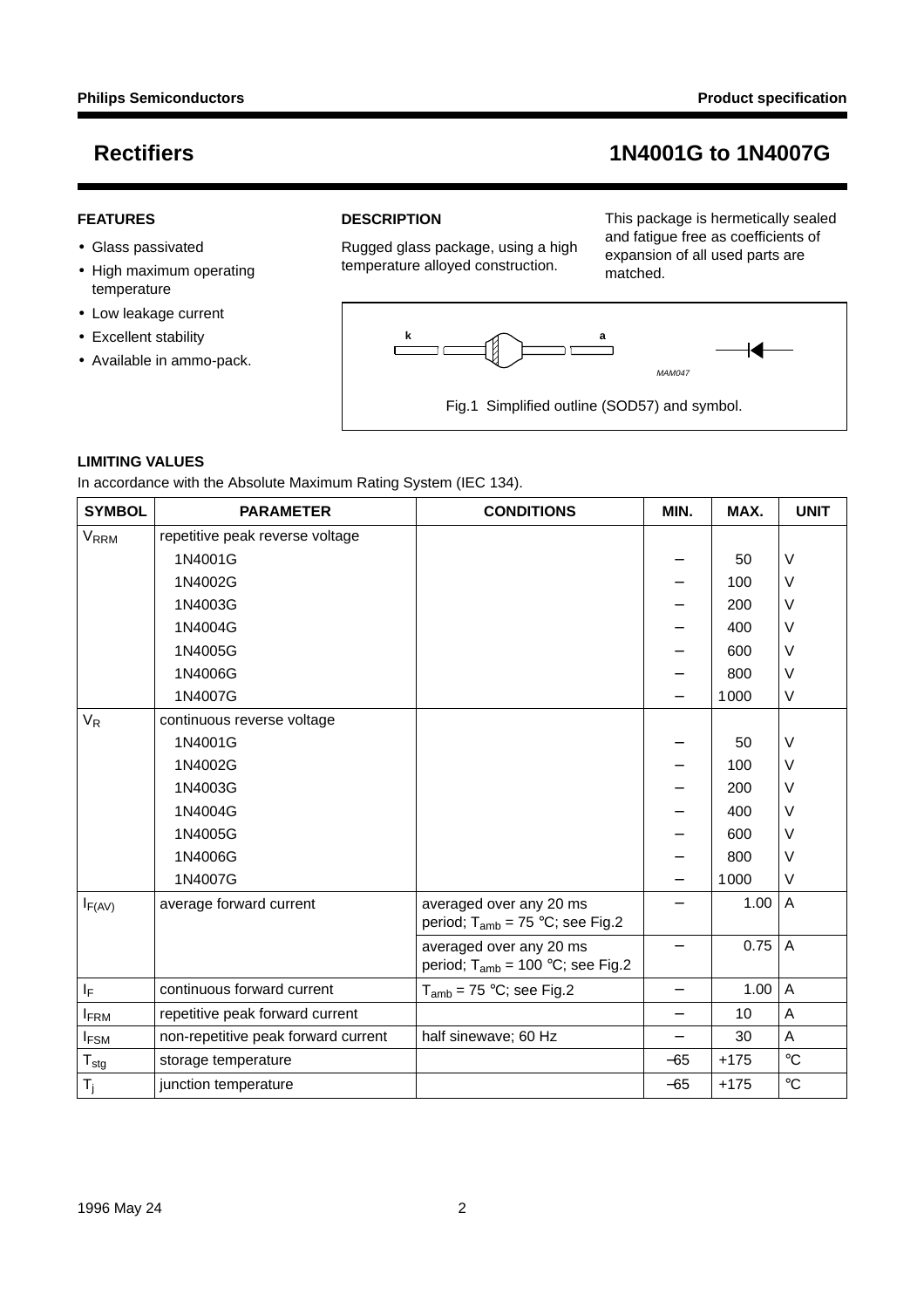## **ELECTRICAL CHARACTERISTICS**

 $T_i = 25 °C$ ; unless otherwise specified.

| <b>SYMBOL</b>                          | <b>PARAMETER</b>                   | <b>CONDITIONS</b>                            | MAX. | <b>UNIT</b> |
|----------------------------------------|------------------------------------|----------------------------------------------|------|-------------|
| VF                                     | forward voltage                    | $I_F = 1$ A; see Fig.3                       | 1.1  |             |
| $\mathsf{V}_{\mathsf{F}(\mathsf{AV})}$ | full-cycle average forward voltage | $I_{F(AV)} = 1$ A                            | 0.8  |             |
| ΙR                                     | reverse current                    | $V_R = V_{Rmax}$                             | 10   | μA          |
|                                        |                                    | $V_R = V_{Rmax}$ ; T <sub>amb</sub> = 100 °C | 50   | μA          |
| $I_R(AV)$                              | full-cycle average reverse current | $V_R = V_{RRMmax}$ ; $T_{amb} = 75$ °C       | 30   | μA          |

## **THERMAL CHARACTERISTICS**

| <b>SYMBOL</b>  | <b>PARAMETER</b>                              | <b>CONDITIONS</b>   | <b>VALUE</b> | <b>UNIT</b> |
|----------------|-----------------------------------------------|---------------------|--------------|-------------|
| $R_{th\ j-tp}$ | thermal resistance from junction to tie-point | lead length = 10 mm | 46           | K/W         |
| $R_{th j-a}$   | thermal resistance from junction to ambient   | note 1              | 100          | K/W         |

**Note**

1. Device mounted on epoxy-glass printed-circuit board, 1.5 mm thick; thickness of copper ≥40 µm, see Fig.4. For more information please refer to the "General Part of associated Handbook".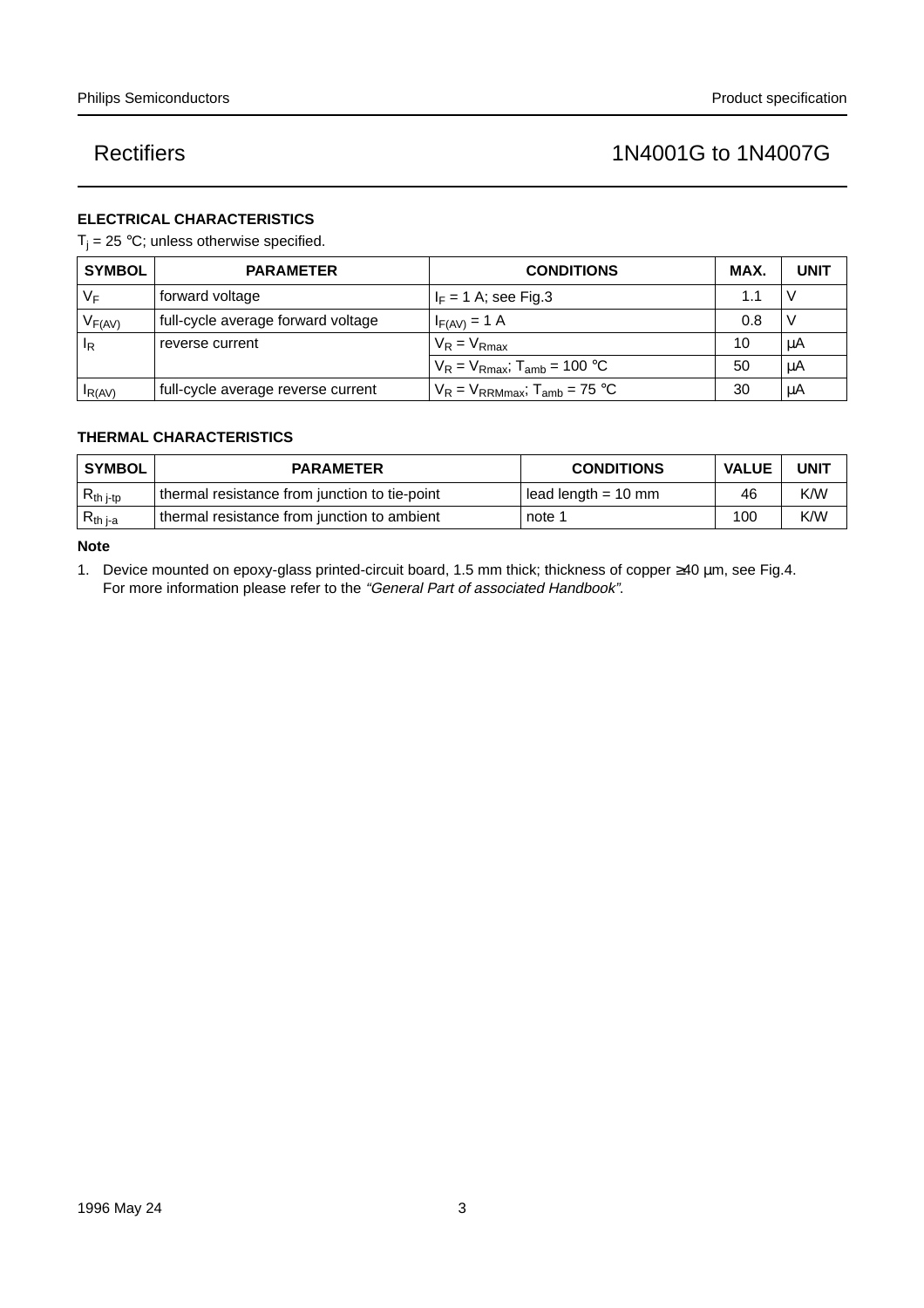## **GRAPHICAL DATA**